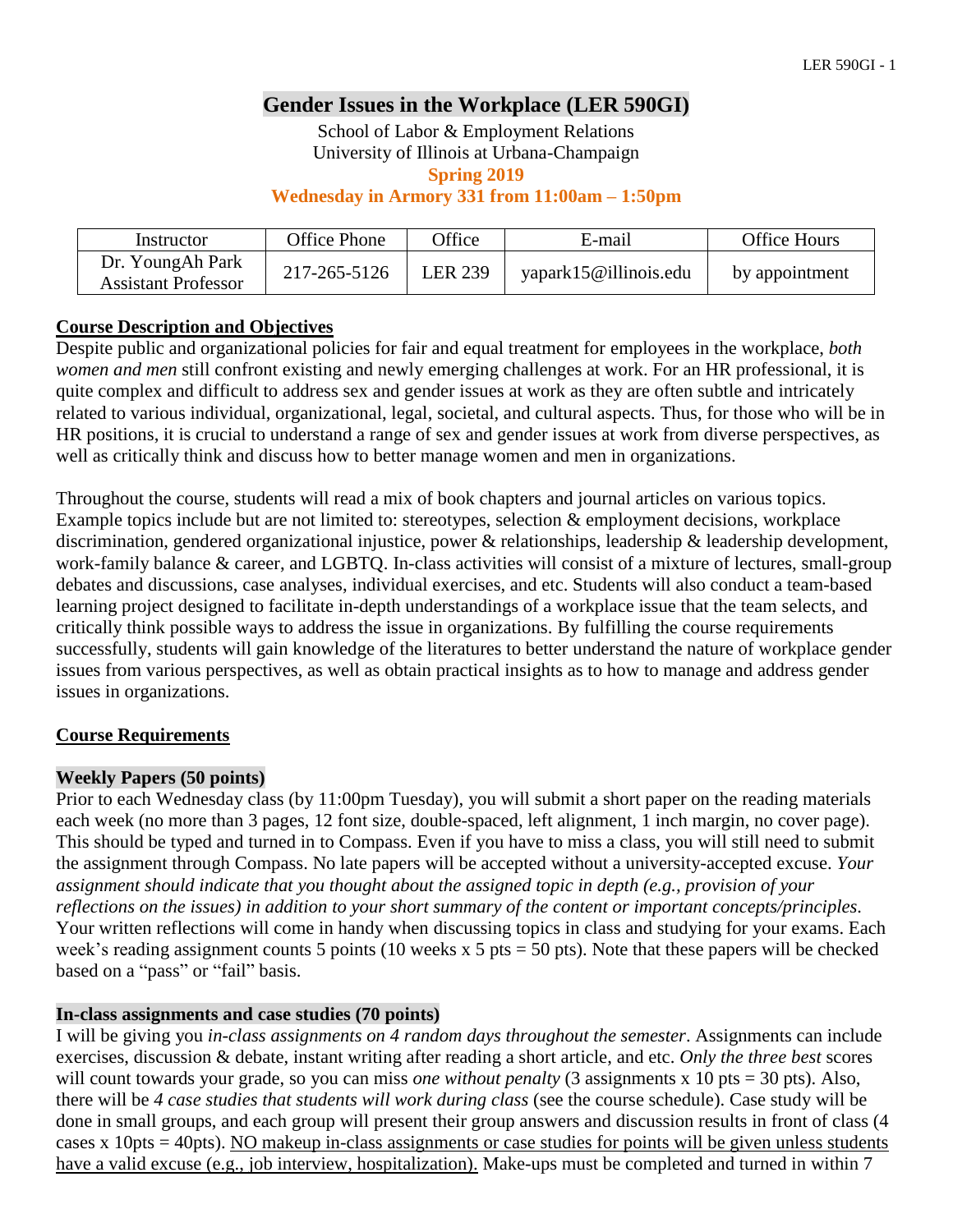days of the missed assignment. It is your responsibility to find out if you missed an assignment and ask for the materials (e.g., handouts, sources of video clips, etc.). Your in-class assignments will be returned to you after I post grades on Compass. You are responsible for keeping the returned assignments to prepare for your exams, or for just in case to claim for accidental missing scores on Compass.

# **Exams (100 points)**

Two examinations will be given during the semester (a midterm & a final exam: 50pts x 2 exams). The exams will consist of two parts: (1) short answer essays and (2) long essays. Remember that for each portion of the exams, questions are based on all aspects of the course: the reading assignments, in-class activities & group discussions, lectures, and video clips.

**Make-up exam policy.** If you must miss an exam due to a documented excuse, contact me as soon as possible to schedule a make-up date in advance. If you know you are going to miss an exam, you must notify me before the exam date. If I am not notified, no make-up exam will be given.

- The make-up exams cannot be taken on any time after its scheduled date and time.
- However, for extraordinary circumstances, I reserve the right to give an early or late make-up exam for any students not taking the exam during the regular testing time period.

# **Final project (100 points)**

To facilitate in-depth learning experiences beyond our classroom setting, students will conduct a group project. Each group will be responsible for researching on a chosen topic. Possible topic areas are listed below, and you may decide and choose a more specific topic within the areas. Topics need to be cleared with me before beginning your full-stage research. More specifically, each team will be responsible for submitting a short 2 page project proposal (double-spaced, hard copy) to me in class any time before March 27th. This proposal will not be graded, but it is to ensure that each team moves the project forward in a timely manner and receives feedback from the instructor. No late proposals will be accepted.

The proposal should…

a. include a chosen topic of interest, planned time line of the project, and team member names

b. state why the chosen topic is important to address as a future HR professional

c. outline overall questions that the team would like to answer by conducting research (e.g., how grooming and dress code policies affect women and men differently in the workplace? What employers and employees can do to make sure employees are not adversely affected by the policies?).

Possible topic areas:

Gender and dress code & grooming polices in organizations/occupations

Provision of gender-neutral toilets in organizations

Gender issues in specific fields (e.g., nursing, engineering, blue collar work, entrepreneurs)

Pay gap between women and men in a specific industry

Cross-cultural comparisons of gender issues in organizations (e.g., working dads in Scandinavian countries vs. America)

On 5/1, as a final deliverable, your team is required to make an oral presentation to the class on your topic. Team points are 50 and these will be based on the overall quality of your presentation content as delivered in class. I will also have you rate each of your team member's contribution to the team project, and this individual points are 50. Thus, you can earn up to 100 points through the group project (50 for team performance, 50 for individual contribution). The rating format and more detailed guidelines for presentations will be introduced in class. Throughout the project, you are more than welcome to consult your instructor regarding your group project.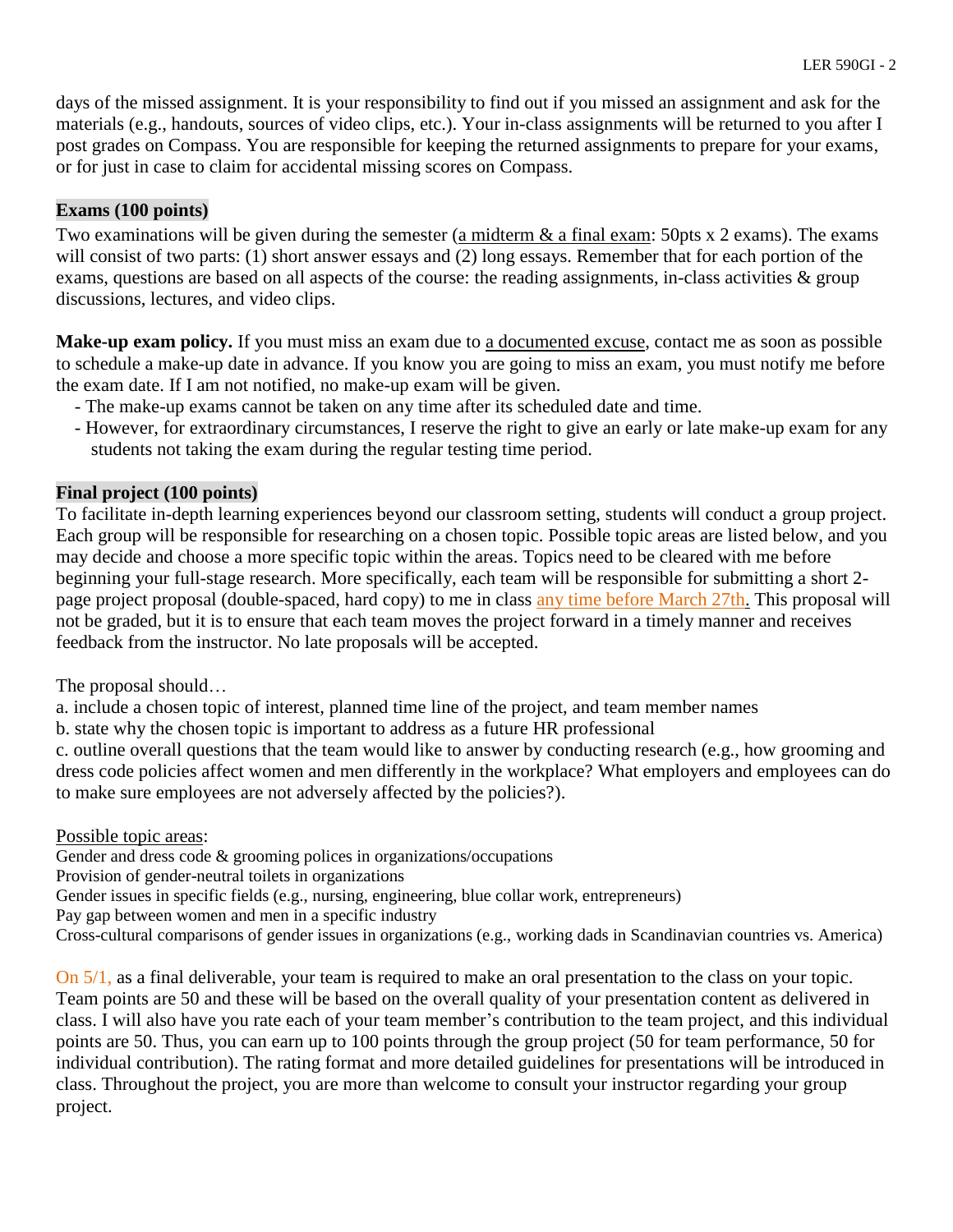### **Course Grades and Grading Scale**

Grades will be determined by 4 areas of your performance:

- 1. Reaction papers: 50 points
- 2. In-class assignments & case studies: 70 points
- 3. Exams: 100 Points (each 50 pts x 2 exams)
- 4. Team Project: 100 Points

A total of 320 points

A (96-100%), A- (92-95.9%), B+ (88-91.9%), B (84-87.9%), B- (80-83.9%) C+ (77-79.9%), C (73-76.9%), C- (70-72.9%), D+(67-69.9%), D(63-66.9%) D- (60-62.9%), F (Below 60%)

### **Classroom Formats & Student Conduct**

- 1. Class is held once per week, on Thursday. Please be courteous to others by being to class on time. Students are expected to be an active learner in all components of classes.
- 2. Disruptive behavior will not be tolerated.
	- **Mobile phones:** Please silence them and do not use them during class time. If you need to have your cell phone on for emergency reasons, please put them on the vibrant mode and you may sit near the door to exit. No text-messaging is allowed in classroom. If you have emergency, you may exit the classroom to use your phone.
	- **Laptops:** Students' laptop use in class is strictly limited to note taking and class purposes. Personal emails, instant messaging, SNS websites, Internet surfing, or any other use unrelated to class are prohibited. If such a case is caught, you will be asked to leave the classroom and eventually lose your privilege for in-class laptop use.
	- **Eating:** You can have your lunch or snack during a break as I typically give a 15 min break. Please do not have your food delivered to classroom during class time.
- 3. We are each responsible for creating a friendly learning environment in this course. Be courteous to your peers regardless of their different opinions, languages, and backgrounds.
- 4. Communication:
	- a. If you have to miss more than 2 classes in a row due to long-term constraints or if you will have to miss an exam, please do let me know. You should ask for the missed materials for in-class activities—please talk to me in person shortly before or after the class.
	- b. Throughout the semester, you're more than welcome to set up an appointment with me to talk about how to improve your performance in this course. Please note that the grading scale is clearly provided in this syllabus. *Grades will not be adjusted via email communication on the last minute. Therefore, if you have any concerns or questions, please come talk to me early on.*
	- c. The syllabus contains important information that you will be responsible for knowing throughout the semester (e.g., policies & rules, course evaluation elements, course schedule, etc.). Therefore, if you have a question about the course, please consult the syllabus before you contact me. I will gladly respond to emails if you need clarification about what is covered in the syllabus; however, I will not respond to emails about questions that can be easily answered by reading the syllabus.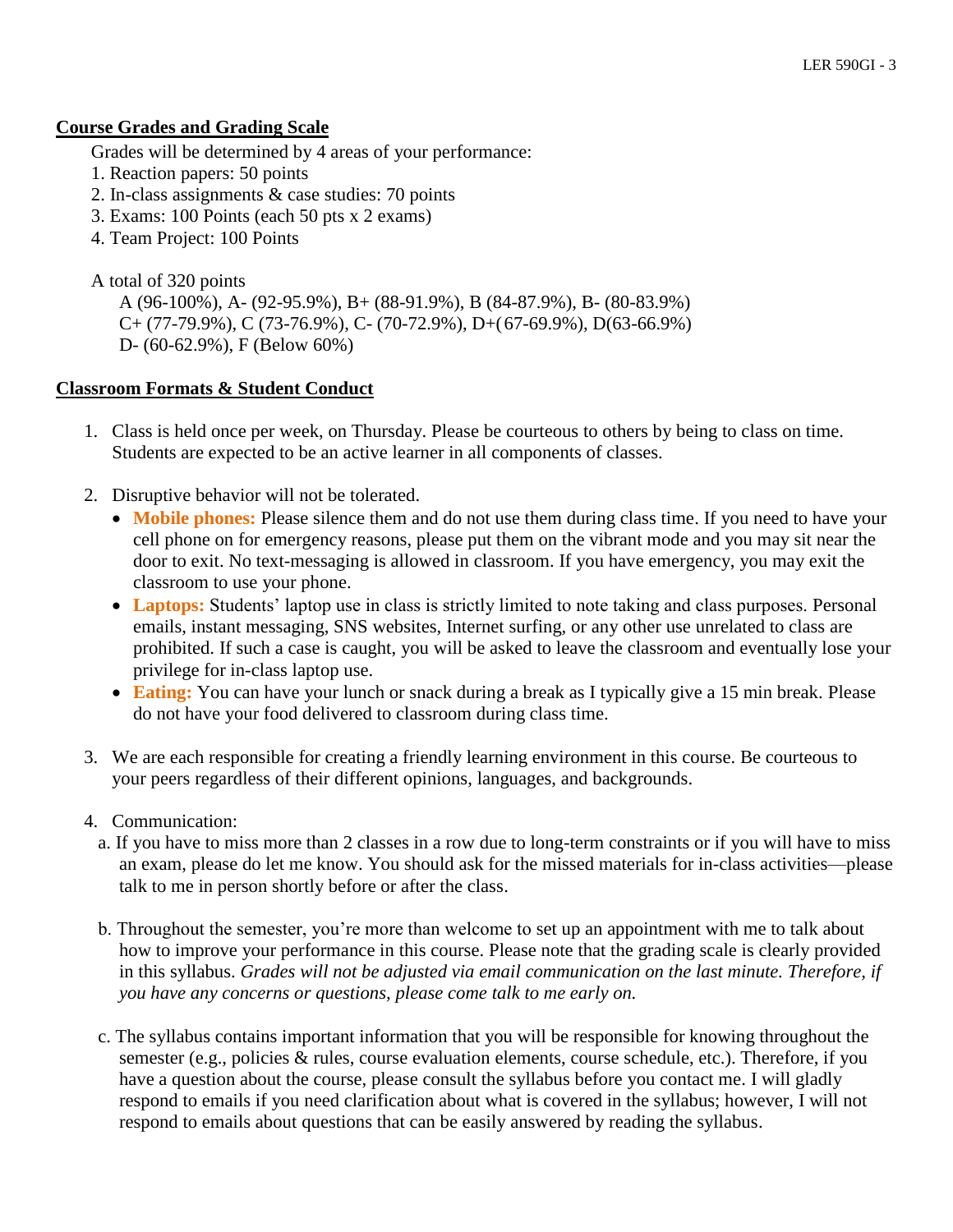### **Other Important Polices**

*Students with Disabilities***:** UIUC provides, upon request, appropriate academic accommodations for qualified students with disabilities. For more information, please refer to the following website and contact the University's disability services office.

http://www.disability.illinois.edu/

*Academic Integrity Policy***:** As with any other University course, plagiarism, cheating or any other form of academic dishonesty will not be tolerated in any way. *Cases of academic integrity infractions will be pursued to the fullest extent allowed by University regulations* (see http://studentcode.illinois.edu/article1\_part4\_1- 402.html for details). *Ignorance of a rule is never a defense. Therefore, it is students' responsibility to educate themselves about the risk of academic integrity infractions and to avoid it. Just don't do it!!*

*Sexual Misconduct Policy and Reporting:* The University of Illinois is committed to combating sexual misconduct. Faculty and staff members are required to report any instances of sexual misconduct to the University's Title IX and Disability Office. In turn, an individual with the Title IX and Disability Office will provide information about rights and options, including accommodations, support services, the campus disciplinary process, and law enforcement options.

A list of the designated University employees who, as counselors, confidential advisors, and medical professionals, do not have this reporting responsibility and can maintain confidentiality, can be found here: http://wecare.illinois.edu/resources/students/#confidential

Other information about resources and reporting is available here: http://wecare.illinois.edu/

# **Course Schedule**

### **Week 1: 1/16**

- Course introduction
- A quick snapshot of gender inequality trend across nations

#### **Week 2: 1/23**

- Three approaches to understanding gender and sex differences
- Gender stereotypes

Kinias, Z., & Sim, J. (2016, August 8). Facilitating Women's Success in Business: Interrupting the Process of Stereotype Threat through Affirmation of Personal Values. *Journal of Applied Psychology.* Advance online publication. http://dx.doi.org/10.1037/apl0000139

### **Week 3: 1/30**

- Benevolent and hostile sexism at work
- Making employment decisions
- Case Study (job offer & accept decisions)

King et al. (2012). Benevolent Sexism at Work: Gender Differences in the Distribution of Challenging Developmental Experiences. *Journal of Management, 38,* 1835-1866.

#### **Week 4: 2/6**

• Sex/gender discrimination at work & Legal framework in the U.S.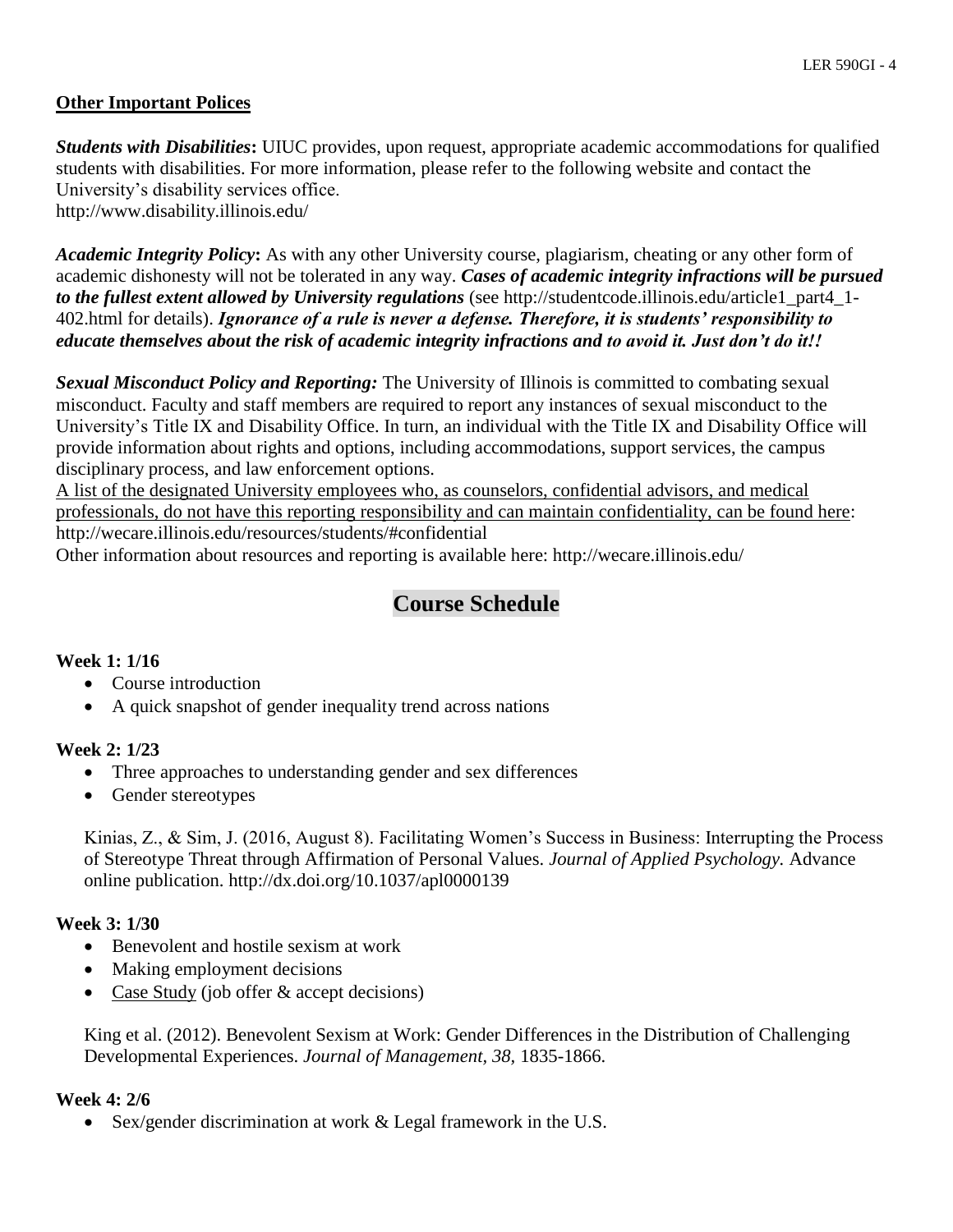Courtright et al. (2013). A Meta-Analysis of Sex Differences in Physical Ability: Revised Estimates and Strategies for Reducing Differences in Selection Contexts. *Journal of Applied Psychology, 98,* 623-641.

# **Week 5: 2/13**

- Workplace sexual harassment
- Case study (sexual harassment in the U.S. Military)

McDonald et al. (2015). Developing a framework of effective prevention and response strategies in workplace sexual harassment. *Asia Pacific Journal of Human Resources, 53,* 41-58.

# **Week 6: 2/20**

**Exam I**

# **Week 7: 2/27**

- Physical attractiveness & interpersonal relationships at work
- Gender differences in organizational justice rules and perceptions

Caleo, S. (2016, August 8). Are Organizational Justice Rules Gendered? Reactions to Men's and Women's Justice Violations. *Journal of Applied Psychology.* Advance online publication. http://dx.doi.org/10.1037/apl0000131

# **Week 8: 3/6**

- Career issues for women and men & Mentoring
- Case study (mentoring program in medical field)

# **Week 9: 3/13**

• Work-life balance for women and men

# **3/18 – 3/22 Spring Break**

# **Week 10: 3/27**

• Gender, leadership, and leadership development

# **Week 11: 4/3 (No Class, Instructor attends a conference)**

**Group project meeting**

# **Week 12: 4/10**

• LGBTQ in the workplace

Cook & Glass (2016). Do women advance equity? The effect of gender leadership composition on LGBTfriendly policies in American firms. Human Relations, Advance online first publication. doi: 10.1177/0018726715611734

King & Cortina (2010). The social and economic imperative of Lesbian, Gay, Bisexual, and Transgenderd supportive organizational policies. *Industrial and Organizational Psychology, 3.* 69-78.

Commentaries by Barron & Hebl (2010) and Martinez & Hebl (2010)

### **Week 13: 4/17**